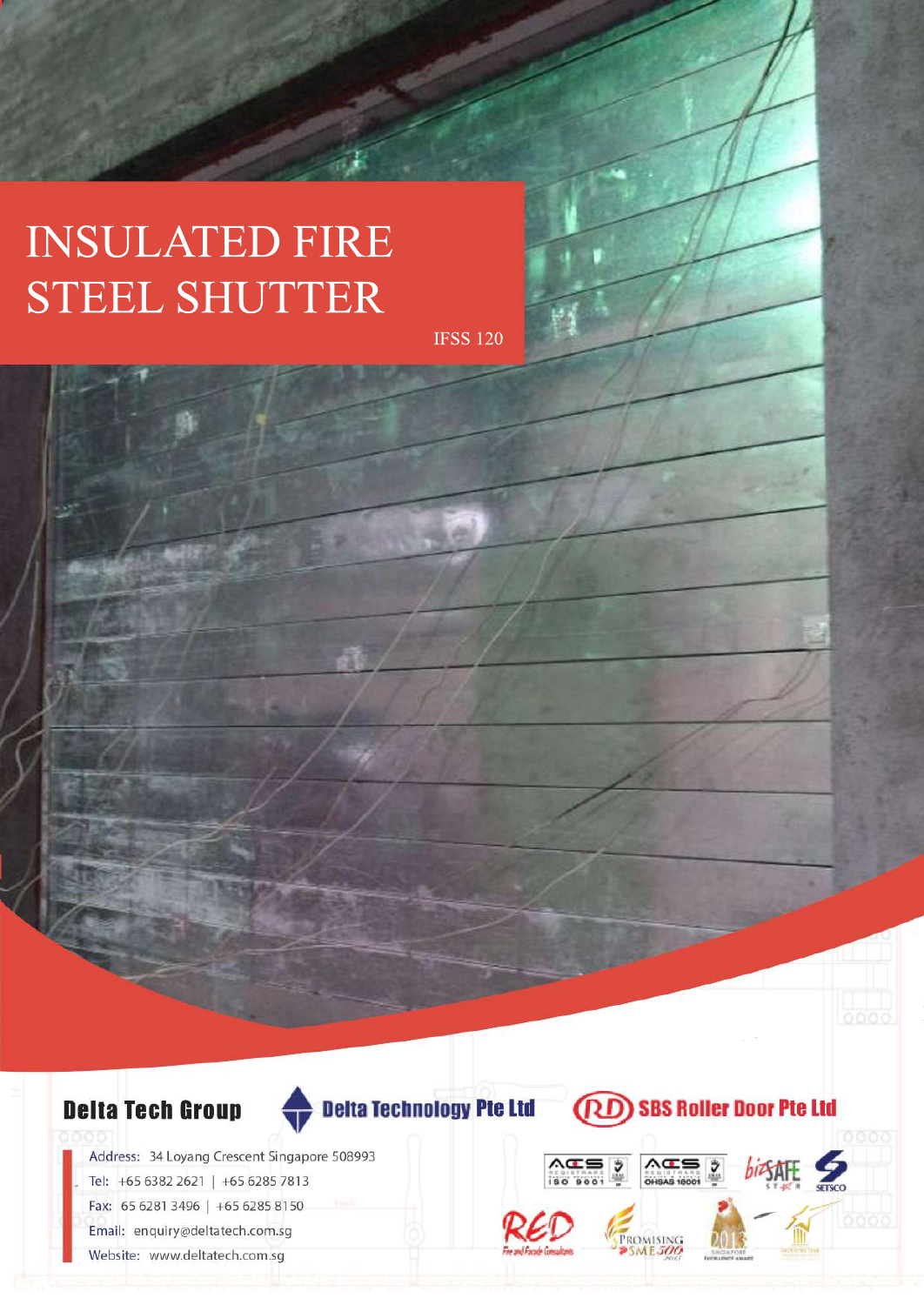# **INSULATED FIRE** STEELSHUTTER



Under our Delta Tech Group, IFSS series Insulated Fire Steel Shutter is tested to BSEN 1634-1:2008 & SS 489:2015 with 4 hours fire rating integrity and 2 hours insulation value. We are listed with SETSCO Services Pte Ltd. Our single layer panels are designed to compartmentalize and seal off the toughest fire outbreak; offering maximum protect and isolate against fire and heat. The unique design only required single barrel and single panel which only required minimum guide space. During normal circumstances, the IFSS is always in open position to allow traffic to pass and only to closed via gravity through fusible link or fire alarm activation upon fire outbreak.

IFRS is commonly installed in places such as schools, industrial opening, stalls, malls and car parks where fire hazard can be a concern.



| Model | Fire Rating Integrity [E] | Fire Rating Insulation (I) |  |  |  |
|-------|---------------------------|----------------------------|--|--|--|
| IFSS  | 4 Hour                    | 2 Hour                     |  |  |  |



**Before Test** 



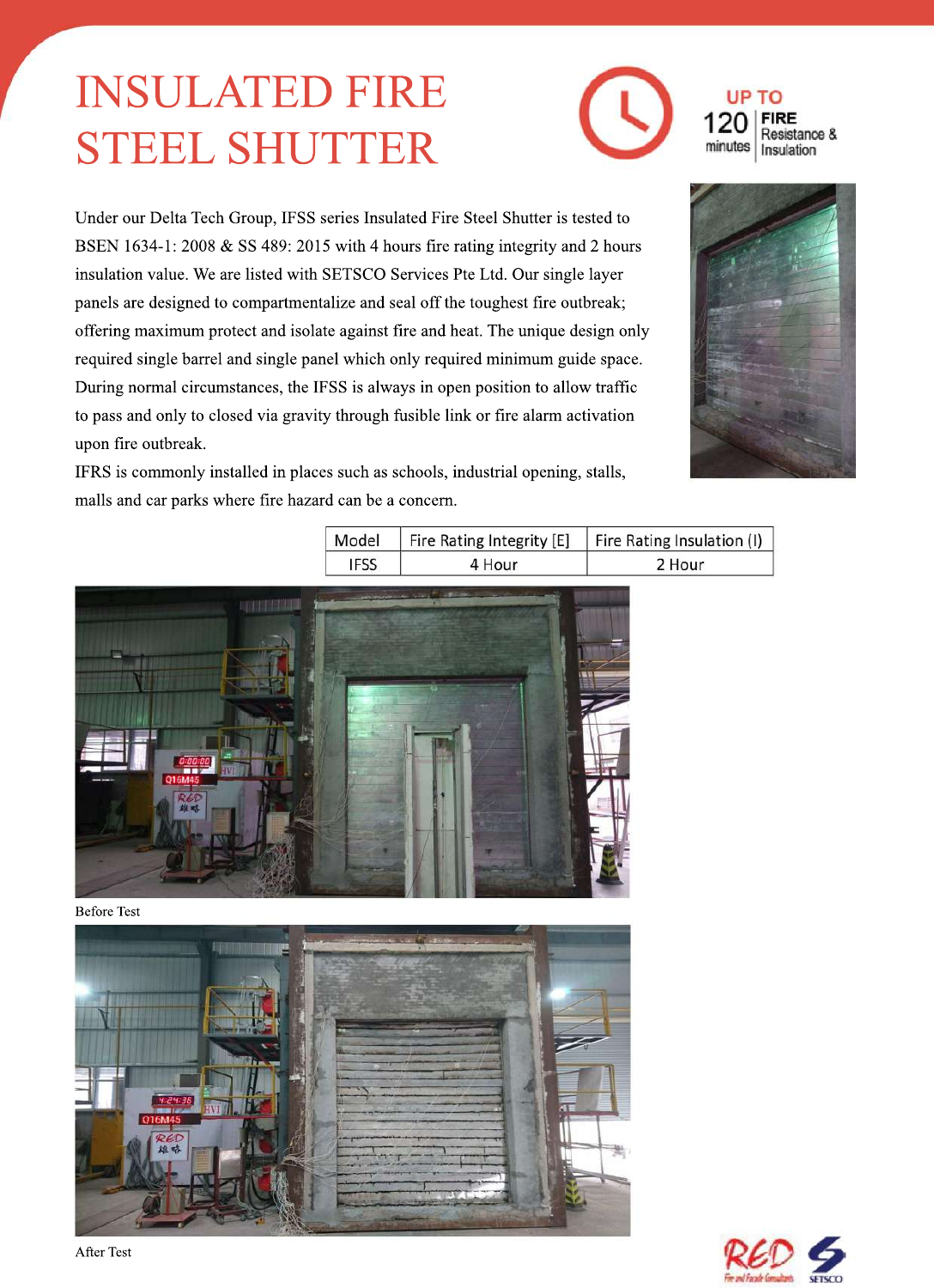### **Distinctive Features** ,,,,,,,,,,,,,



High Standard of Fire-Rating

Ensues highest standard of fire safety in the industry with Fire integrity and insulation up to 4 hours. Tested to SS489:2001/BS 476/ BSEN1634-1:2008. IFSS compartmentalizes and isolate the fire



Bigger, Larger, Wider

Single span up to 14.5 x 7.5 in dimension, this caters to any large openings in the market.



Fire Activation Via Fusible Link

IFSS has a fusible link that melts at 69 °C, thereby causing the shutter to slide down freely under gravity. This is a fail-safe mechanism.



**Operation Versatility** 

IFSS can be manually or automatically operated by using hand chain or control box respectively.



**Fire Activation Via Alarm** 

Upon activation of fire alarm (ERS400), the alarm will activate the shutter to operate and close to the end.



Intelligent System(IS)

IS has a built-in Brake Renagement Device that stops the shutter once it touches the ground, this will protect the shutter and the ground from any damages. In addition, IS will automatically reset itself after the fire alarm is switched off, this conveniences the user as no physical reset is required.

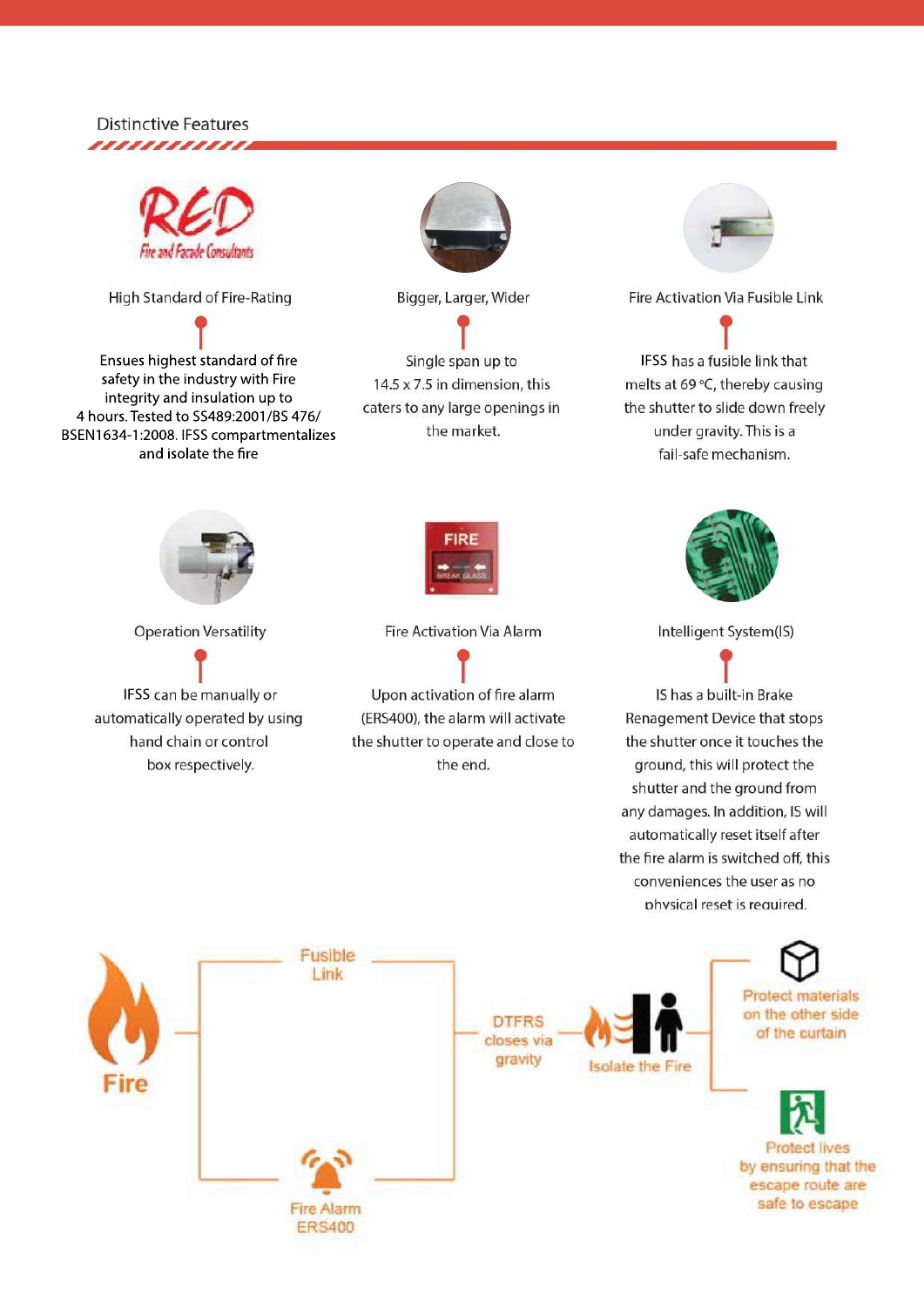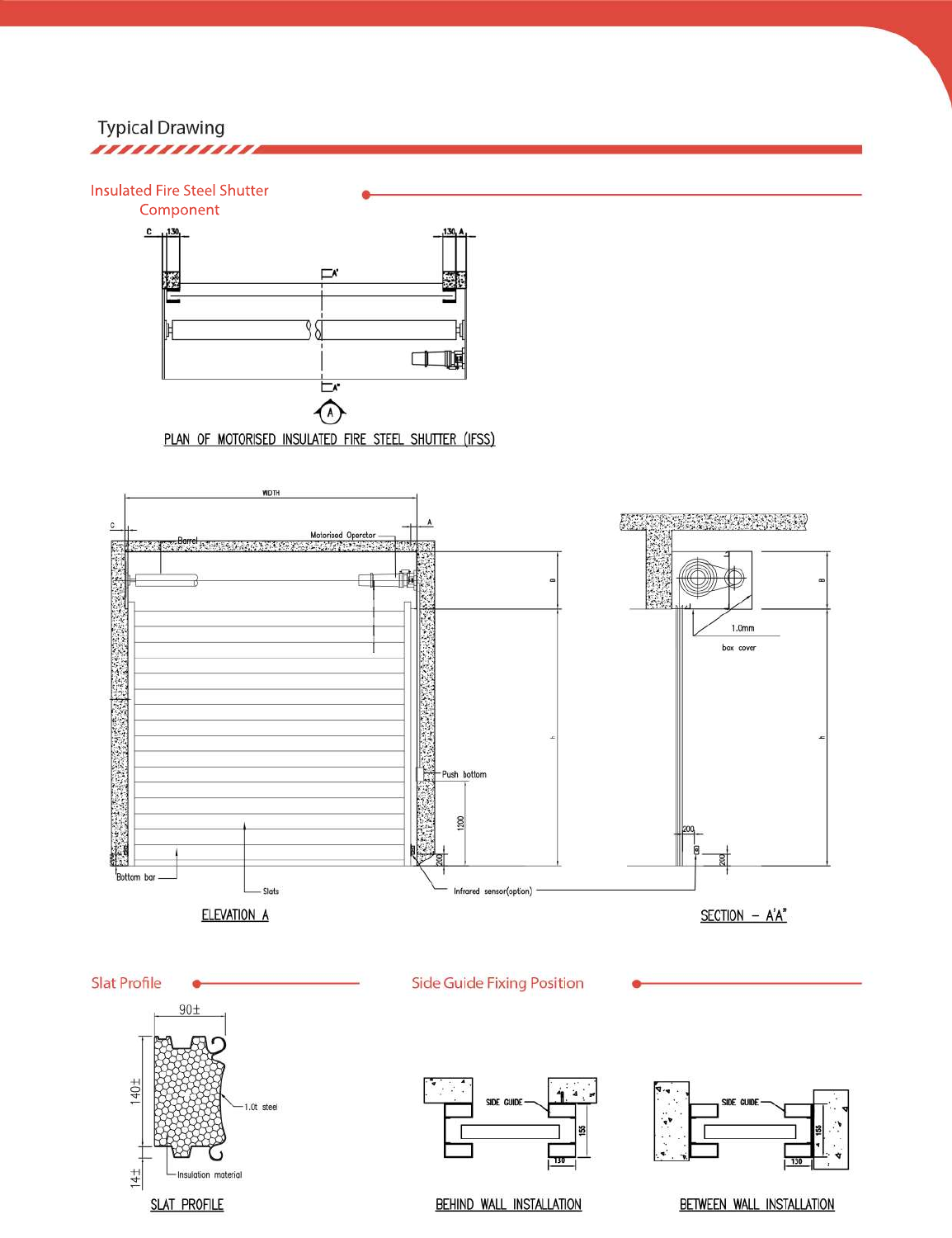#### Material & Finish Details

| Part        | <b>Material</b>                                  | Coating                                               |  |  |  |
|-------------|--------------------------------------------------|-------------------------------------------------------|--|--|--|
| Slat        | 90mm width steel slat with insulation in<br>fill | Galvalume, Colourbond, Powder Coated,<br>Fluorocarbon |  |  |  |
| Side Guide  |                                                  | Electro-galvanized, Colourbond, Powder                |  |  |  |
|             | 1.5mm Thick Mild Steel SU304                     | Coated, Fluorocarbon                                  |  |  |  |
| Shutterhood | Mild Steel, SUS304                               | Electro-galvanized, Colourbond, Powder                |  |  |  |
| Cover       |                                                  | Coated, Fluorocarbon                                  |  |  |  |
| Motor Cover | Mild Steel, SUS304                               | Colourbond, Powder Coated, Fluorocarbon               |  |  |  |

\*Refer DNT Chart for fluorocarbon colour options

\*Refer to oxyplast chart for powder coating colour option

۰

### Motor Specifications

| Model                    | DT-300                     | DT-400 | DT-500 | DT-700                      | DT-1000    | DT-1500  | DT-2000 | DT-3000 |
|--------------------------|----------------------------|--------|--------|-----------------------------|------------|----------|---------|---------|
| Direct Lifting Load (kg) | 300                        | 400    | 500    | 700                         | 1000       | 1500     | 2000    | 3000    |
| Operation mode           | Electric, AC               |        |        |                             |            |          |         |         |
| <b>Manual Function</b>   | Hand Chain Pulley          |        |        |                             |            |          |         |         |
| Power (hp)               | 0.20                       | 0.28   | 0.42   | 0.47                        | 1.00       | 1.50     | 2.00    | 3.00    |
| Power (W)                | 150                        | 210    | 310    | 350                         | 750        | 1000     | 1500    | 2200    |
| Voltage (V)              | 230(V)                     | 230(V) | 230(V) | 230/415(V)                  | 230/415(V) | 415(V)   | 415(V)  | 415(V)  |
| Current (A)              | 0.63                       | 0.88   | 1.29   | 1.46                        | 3.13       | 3.3      | 3.5     | 5       |
| Poles (P)                | 4P                         |        |        |                             |            |          |         |         |
| Rating Time              | 5 minutes                  |        |        |                             |            |          |         |         |
| Rotation R.P.M           | 1720                       |        |        |                             |            |          |         |         |
| <b>Gear Transmission</b> | Single-Row-Off-Centre Gear |        |        | Double-Layer Planetary Gear |            |          |         |         |
| <b>Gear Ratio</b>        | 45:1                       |        |        | 68:1                        |            |          |         |         |
| Brake and Clutch System  | Autnomous Unit             |        |        | Dual Brake                  |            |          |         |         |
| <b>Bracket</b>           | Chain Driven               |        |        |                             |            |          |         |         |
| Sprocket                 | 9T                         | 9T     | 9T     | 10T                         | 11T        | 11T      | 11T     | 11T     |
| Chain                    | #50<br>#60/#80             |        |        | #60/#80                     | #80        | #80/#100 | #100    |         |
| Length (mm)              | 445                        | 445    | 470    | 570                         | 615        | 635      | 660     | 690     |

\*Thermal Overload 100°C

## Shutter Specifications

|                                    | Model<br><b>Item</b> | <b>IFSS 120</b>                                    |  |  |  |
|------------------------------------|----------------------|----------------------------------------------------|--|--|--|
| Fire Integrity and Fire Insulation |                      | 4 Hours Fire Integrity and 2 Hours Fire Insulation |  |  |  |
| Maximum Single Span                |                      | 14500 (Width)                                      |  |  |  |
|                                    |                      | 7500 (Height)                                      |  |  |  |
|                                    | Side Guide           | W155 x L130 (1.5mm thick)                          |  |  |  |
| Main                               | Shutterhood          | 710 x 980 to 1170 x 1440                           |  |  |  |
| Body                               | Panel                | 90                                                 |  |  |  |
|                                    | Bottom Bar           | "I" Shape                                          |  |  |  |